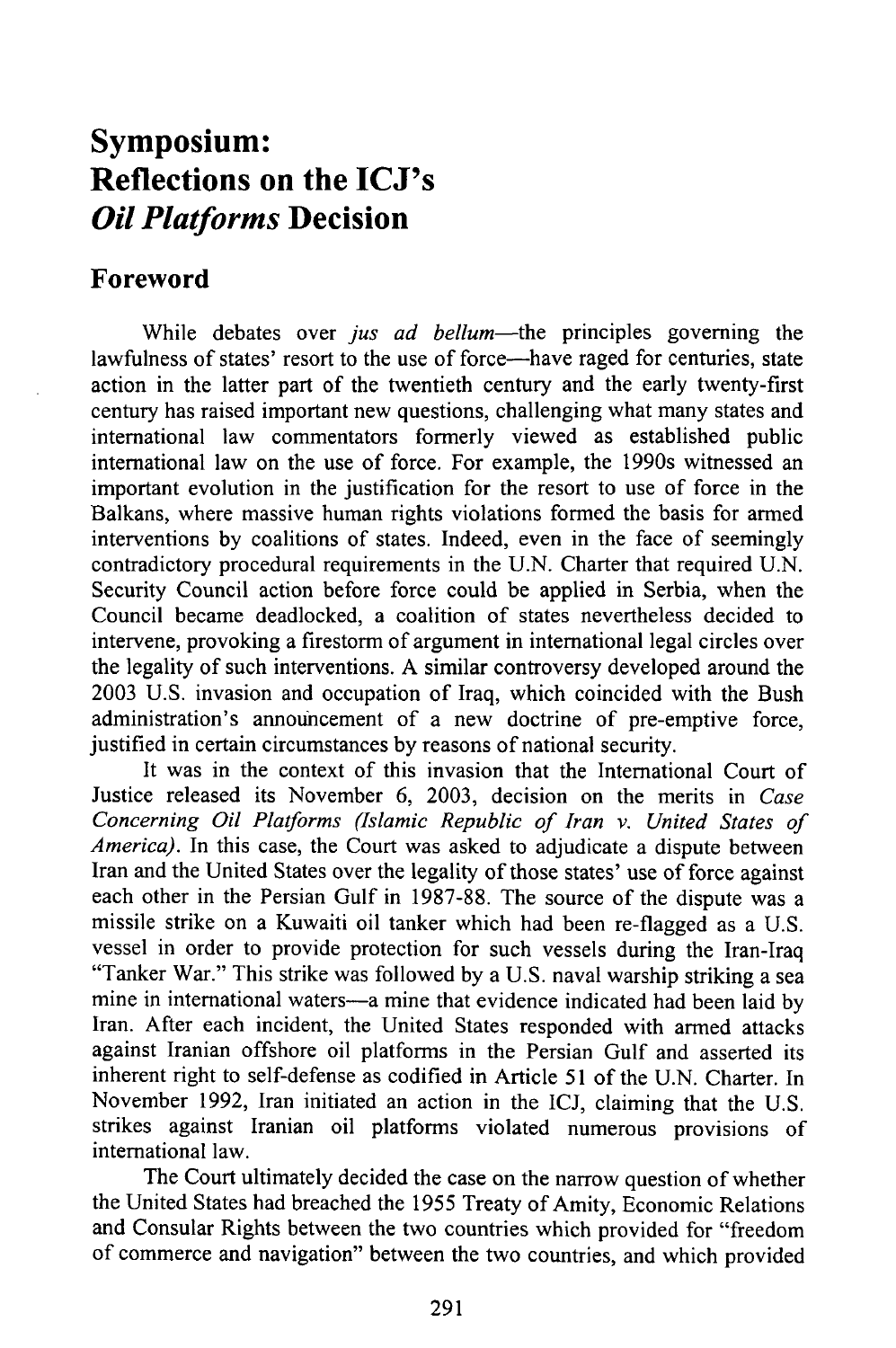the basis for the Court's jurisdiction over the matter. Although the Court found that there were no breaches of the Treaty, its opinion extensively discussed the actions of Iran and the United States in the context of general international law on the use of force and self-defense, and arguably circumscribed considerably the doctrine of self-defense. Consequently, this opinion is controversial both in the *process* in which it arrives at its conclusion, including the question of which issues needed to be resolved in order to arrive at a treaty-based answer, as well as the *substance* of that conclusion. Such controversy is only enhanced by the numerous concurring and dissenting opinions filed in the case.

This symposium addresses the controversy surrounding the *Oil Platforms* decision by providing a forum for leading practitioners and scholars of international law, including the counsel for both parties in the case, to analyze and critique the opinion, as well as to comment on its future implications. The symposium begins with a contribution from the Agent for the United States in the *Oil Platforms* case, the Legal Adviser of the U.S. Department of State. In his piece, *Self-Defense and the* Oil Platforms *Decision,* William H. Taft, IV argues that the portions of the *Oil Platforms* decision which could be read to suggest new limitations on the right of selfdefense are unsupported by prior international law and practice, and cannot have been intended to alter such law and practice. As he details the portions of the opinion that run counter to applications of self-defense in international law, Taft stresses that many of the Court's statements reflect positions that ultimately would undermine, rather than strengthen, international peace and security.

Counsel for Iran in the *Oil Platforms* case, Professor Djamchid Momtaz, explains in his contribution, *Did the Court Miss an Opportunity To Denounce the Erosion of the Principle Prohibiting the Use of Force?,* that the ICJ could have more clearly set the boundaries for the use of force by basing its decision on more than the 1955 Treaty alone. Momtaz conflicts with Taft on the point of the Court's intent, arguing that the ICJ intended to promote a "restrictive interpretation of the law of self-defense." He nevertheless argues that the Court's opinion might have gone farther in protecting the general prohibition on the use of force in international law by finding the United States in violation of Article 2(4) of the U.N. Charter. The opportunity, according to Momtaz, was neither missed nor fully realized.

Sir Frank Berman, Q.C., critiques the method of analysis and treaty interpretation used by the Court in the *Oil Platforms* case in his contribution, *Treaty "Interpretation" in a Judicial Context.* Berman examines the way in which the Court went about interpreting the 1955 Treaty, considering the interaction between the relevant Treaty articles. Berman argues that the Court's analysis suffers from circular logic, and ultimately arrives at a result that the type of treaty interpretation required by this case cannot logically generate. Moreover, he offers an alternative approach to treaty interpretation that he contends should have been applied in the case, and that would have led to a more defensible result.